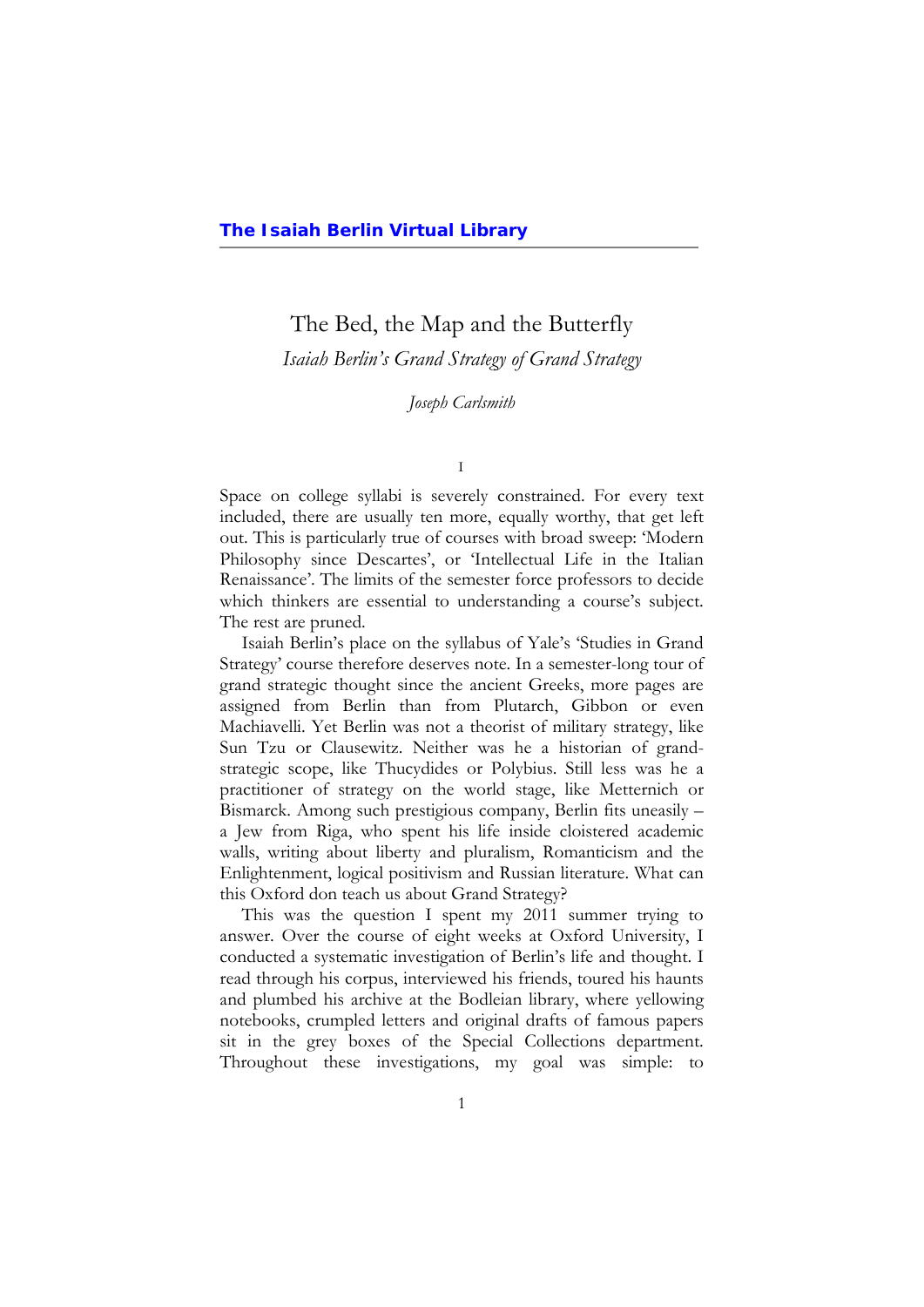understand the grand strategic implications of Berlin's ideas, his personality and his conduct. This paper is a distillation of my findings.

Such a distillation is necessarily incomplete. Whole papers could be written on Berlin's strategic approach to Zionism, or on his grand strategy for founding Wolfson College, or on his social and academic manoeuvering at Oxford and abroad. Such papers would undoubtedly be rich and fascinating, but they would do little to justify Berlin's place among the likes of Clausewitz and Bismarck. My focus is therefore on Berlin's broader intellectual vision – where, in my opinion, his true grand strategic significance lies.

In this vision, I argue, it is possible to discern what I call a 'Grand Strategy of Grand Strategy' – that is, a nuanced and dynamic approach to strategic judgement in any context. The first two sections of the paper outline my interpretation of the genesis and nature of this approach. In the first section, I argue that much of Berlin's disparate corpus can be seen as animated by a central principle: his opposition to Procrustean violations of the world's complexity. In the second section, I show how his vision of strategic judgement emerges out of a tension between this principle and the strategist's need for an operable, holistic perspective. The resolution to this tension, for Berlin, comes from the 'sense of reality' – an integrative receptivity to the world that combines the best of both the fox and the hedgehog, while avoiding the drawbacks of each. In the third section, I analyse the implications of this strategic vision, and I draw on Clausewitz to suggest three ways it could be improved.

II

It has become fashionable, among scholars of Berlin, to try to situate him within the dichotomy he made famous. Was Berlin himself a hedgehog, or a fox? Given his disparate corpus, the latter seems more immediately plausible. As Michael Ignatieff (1997) puts it, 'no other major figure in twentieth century Anglo-American letters made contributions across such a range of disciplines: in analytical philosophy, in the intellectual history of Marxism, the Enlightenment and the Counter-Enlightenment, and in liberal political theory' (10). Certainly, Berlin tended to portray himself as a fox – he resigned the Chichele Chair at Oxford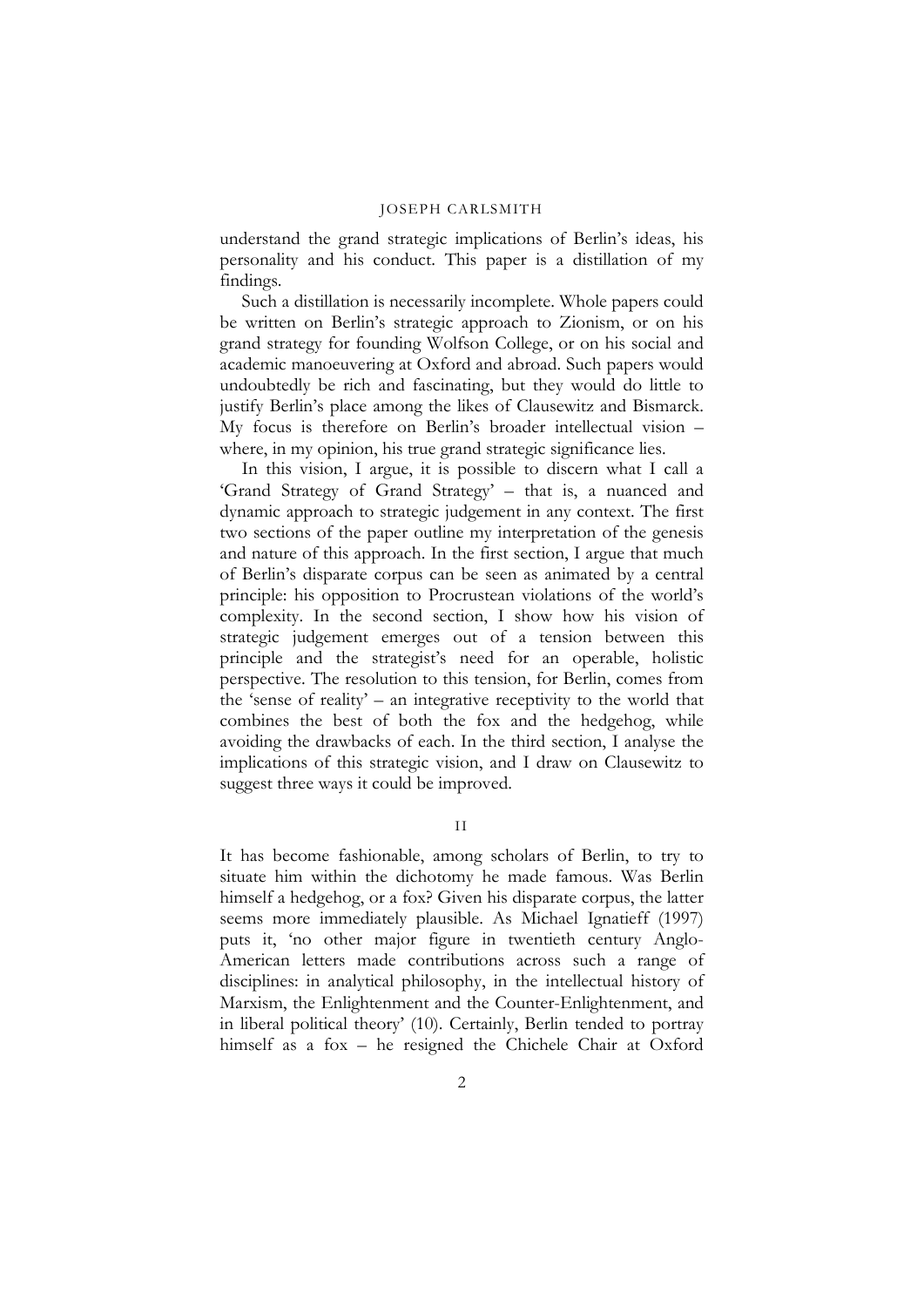because he claimed to have no 'doctrine' to teach (Collini 1) – and he spent his life railing against the sins of the hedgehog: monism, dogmatism, simplification, ideology.

Yet despite these fox-like credentials, or perhaps because of them, scholars have been eager to unearth Berlin's inner hedgehog. John Gray, for example, bases his entire monograph on the claim that 'all of Berlin's work is animated by a single idea of enormous subversive force': namely, value pluralism (1). Other scholars follow Gray's diagnosis, but they disagree about Berlin's 'one big thing'. For Ignatieff, it is the theme of freedom and its betrayal (201); for George Crowder, it is the intellectual origins of totalitarianism (2); for Steven Marcus, it is fox-hood itself (1).

Berlin would likely have objected to such an exercise. Indeed, he began warning against over-use of his formula immediately after coining it (PSM 437). Yet there is value in the search for underlying patterns in Berlin's thought, if only as a way of framing further investigation. For this reason, I should like to offer my own interpretation of Berlin's 'one big thing' – an interpretation that I believe can lend insight into his vision of Grand Strategy.

In 1930, while Berlin was still an undergraduate at Oxford, he wrote a short paper in the *Oxford Outlook* called 'Some Procrustations'. In it, he bemoans contemporary critics who apply standards successful in one discipline to all others – in particular, critics who apply ethical standards to art, or aesthetic standards to metaphysics. Thirsty for a single, universal method, such critics forget that 'each activity evolves out of itself, and involves conformity to its own private standard, and therefore requires the critical use of its own peculiar criterion' (8).

The paper is interesting in itself, but it is the mythic image invoked by the title that I think most important to understanding Berlin. Procrustes, we are told, was a Greek robber, who tied his victims to an iron bed. If they were too short for the bed, Procrustes would stretch them; if they were too long, he would cut their legs to fit. The analogy to Berlin's targets in 'Some Procrustations' is obvious, but the usefulness of this image in interpreting Berlin's thought extends much further. Indeed, I would like to suggest that Berlin's opposition to Procrusteanism can be seen as his 'one big thing' – or at least, as the underlying motive behind much of his disparate corpus. In Berlin's universe, the central sin is the attempt to impose a rigid or simplistic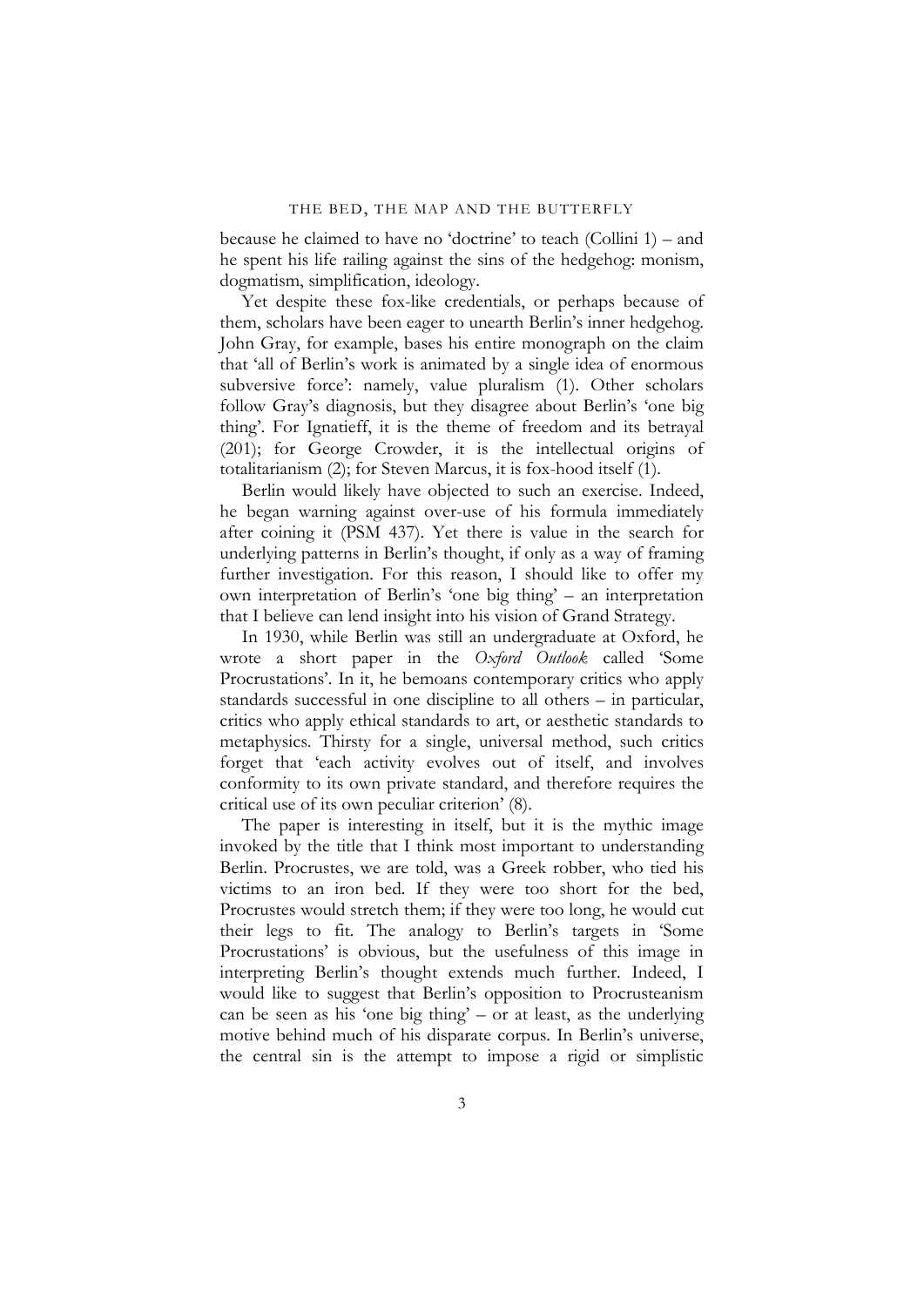framework onto the world's complexity. Almost all of his writings aim to expose this sin in one form or another, and to protect humanity from its consequences.

Here I am taking a cue from Jonathan Allen (1998), but going further than he does. Allen sees Berlin's anti-Procrusteanism as standing alongside his value pluralism – one of 'at least two sets of commitments at the heart of Berlin's political thought' (35). I see Berlin's anti-Procrusteanism as much more fundamental. As I will attempt to show, Berlin's value pluralism is a *function* of his anti-Procrusteanism, as is his view of language, his view of politics and, most importantly for our purposes, his view of Grand Strategy.

Let us begin, briefly, with language. Berlin spent the first part of his illustrious career at the centre of a small group of Oxford philosophers – A. J. Ayer and J. L. Austin prominent among them – who were building the foundations for a philosophy of language known as 'logical positivism'. The project of logical positivism was to bring philosophical discourse into alignment with the natural sciences. Its central claim was simple: all meaningful statements must be verifiable – either by deductive logic, or by empirical observation.

Berlin's rebellion against this doctrine was perhaps his first substantive philosophical contribution, and it provides a perfect illustration of the anti-Procrustean motivation that would characterise his later thought. As he watched logical positivism develop in the course of discussions with Ayer, Austin and the rest of 'the Brethren', Berlin was one of the first to notice exceptions to the rule. In his 1939 paper 'Verification', for example, he offers a slew of statements that are meaningful but not directly verifiable – general propositions like 'All *s* is *p*' (CC 18), hypothetical propositions like 'If I had looked up I would have observed a blue patch' (CC 22), and propositions about other minds like 'My toothache is more violent than yours' (CC 28). Logical positivists, on Berlin's view, have to resort to a Procrustean dismissal of such statements to make their single standard work.

Indeed, by the time Berlin was writing one of his last analytic essays, 'Logical Translation', he was explicitly invoking Procrustes to criticise deflationary linguistic projects like logical positivism. The attempt to translate all sentences into a single form, or to judge them all by a single standard of meaning, was a 'Procrustean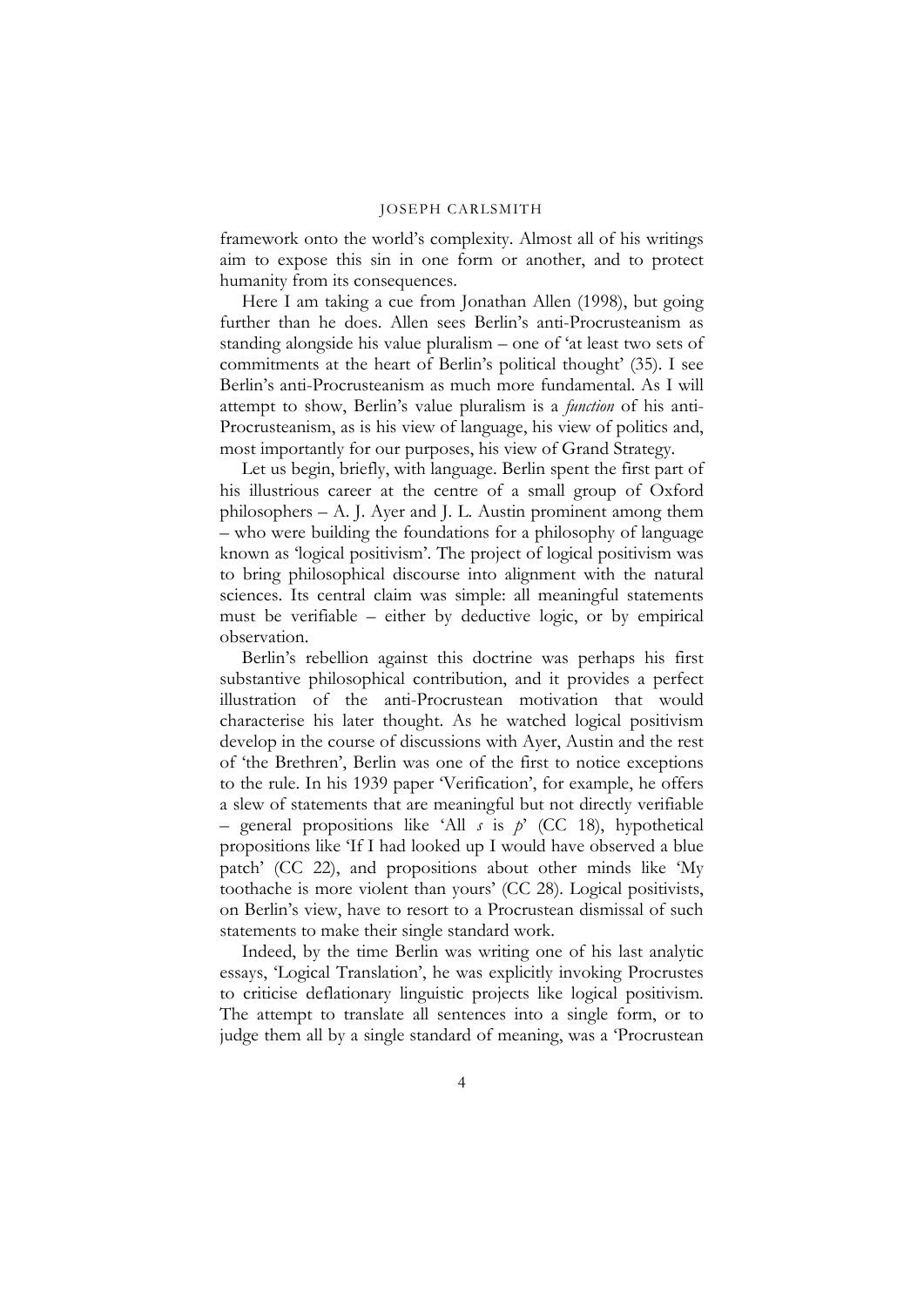programme' (CC 75), which entailed either 'lopping off' ethical, aesthetical, political and historical judgements with a 'ruthless axe' (CC 69), or 'stretching the basic propositions to cover (as we are told Procrustes did with the legs of his shorter guests) whatever one required to say' (CC 75). Like Berlin's opponents in 'Some Procrustations', linguistic reductionists thirst for a single, comprehensive theory; the variety of language reveals their naiveté.

This anti-Procrustean approach to language is paralleled by Berlin's later and more famous work on value and politics. Here, Berlin's opponents are what he calls the 'moral monists'  $-$  a class of thinkers stretching throughout Western history, all of whom Berlin thinks wedded to three doctrines: (1) that every genuine question has a single true answer, (2) that these answers are in principle discoverable, and (3) that all true answers must be compatible, unified and harmonious (PSM 5). In this sense, like the logical positivists, the moral monists believe in and search for a single, comprehensive theory – not of language, but of the Good.

Berlin offers two critiques of this doctrine, both anti-Procrustean in character. The first is conceptual. It is a logical truth, Berlin argues, that 'some among the Great Goods cannot live together' (PSM 11). To substantiate this claim, he cites a long list of incompatible values: liberty and equality, mercy and justice, spontaneity and organisation, honesty and kindness, artistic commitment and familial devotion (PSM 10–11). Indeed, not only are these values incompatible, but they are also incommensurable – that is, they cannot be ranked or weighed according to a single standard. The notion of an ultimate, harmonious solution is thus incoherent. 'We are doomed to choose, and every choice may entail an irreparable loss' (PSM 11). This line of argument parallels Berlin's critique of logical positivism; Berlin's opponent proposes a unifying theory, and Berlin cites examples to show how this theory cannot accommodate the world's diversity.

Berlin's second critique of moral monism is similarly anti-Procrustean, but in a more political sense. Monism, says Berlin, leads quickly to an imposition of a rigid political ideal on to the complexities of individual human lives. Once again, Berlin's language invokes Procrustes. Certain that he has discovered the single true standard, the monist attempts to 'force empirical selves into the right pattern' (PSM 219), despite their rebellion against the process. Indeed, the monist may even feel justified in sacrificing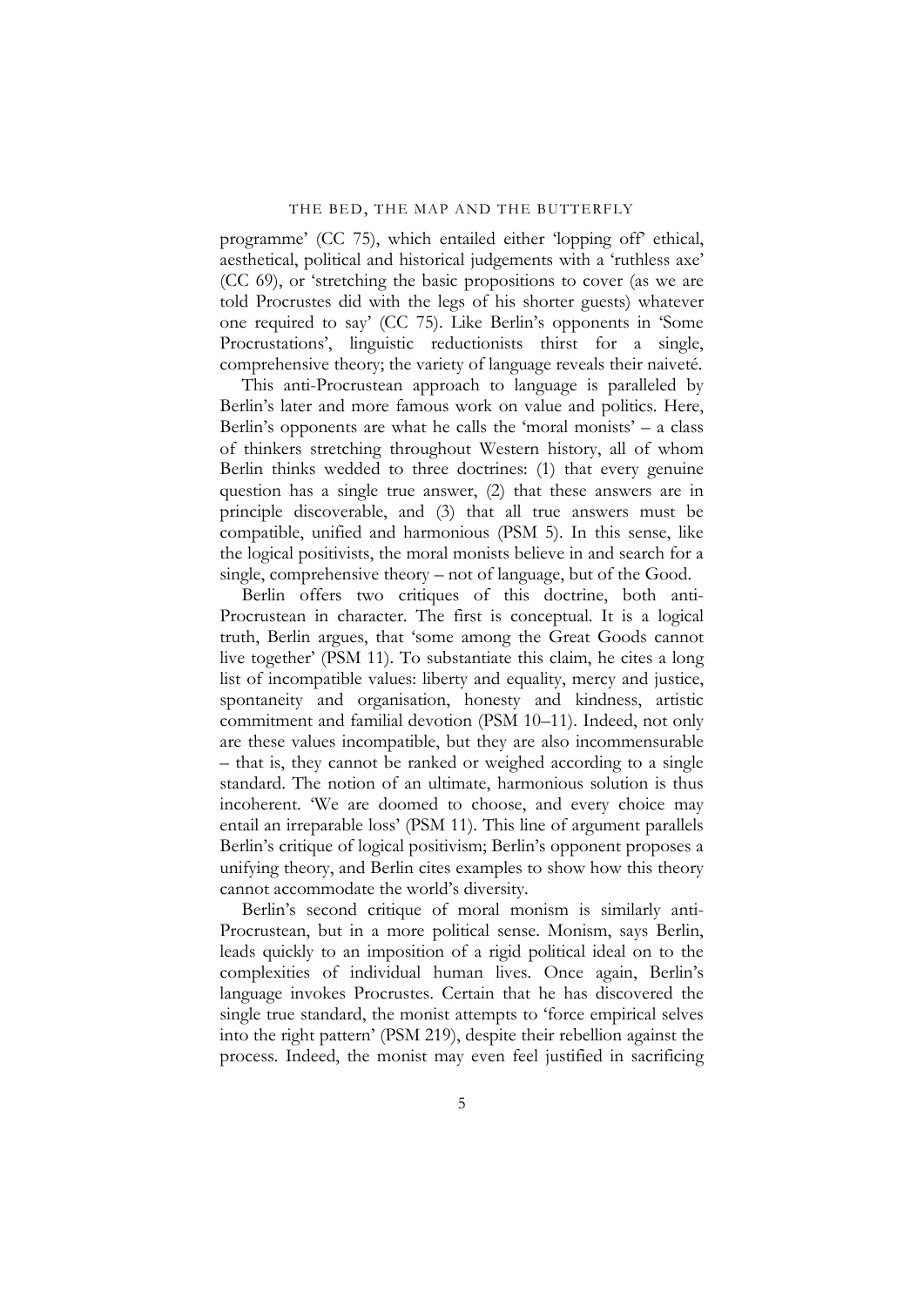hosts of concrete human beings in pursuit of his abstract ideal – a tendency Berlin sees at the root of totalitarian ideologies like Communism and Fascism. In this sense, Berlin's practical critique of monism is the foundation for his vision of liberalism in 'Two Concepts of Liberty'. Monistic conceptions of positive liberty slip too easily into Procrustean coercion. Recognising the plurality of genuine values, we should protect our negative liberty to choose among them.

Berlin's writings on language, value and politics are only the most prominent examples of his anti-Procrusteanism. Scratch one of Berlin's myriad critical essays – on scientific history, on the Enlightenment, on determinism – and you will likely find an attack on some violation of the world's complexity, some attempt to smooth over reality's rough edges so that it fits into a theoretical box. The scientific historians ignore the inextricable tangles of historical causation (CC 103); the Enlightenment *philosophes* neglect the irrational in human nature (PSM 243); the determinists ride roughshod over moral experience (CC 173). Almost always, Berlin's intellectual movement is away from unity, from theory, from reduction, and towards reality in all its richness and multiplicity. His mental gifts made such a movement easy. Like Tolstoy, he had an astonishing sensitivity to the uniqueness of each particular; unlike Tolstoy, however, he delighted in it. 'I don't want the universe to be too tidy', Berlin told Beata Polanowska-Sygulska late in his life, and he devoted much of his work to opposing those who wished to make it so (UD 125).

This, then, is my interpretation of Berlin's 'one big thing': Berlin's opposition to Procrusteanism can be helpfully seen as the central principle animating his thought. Of course, there are aspects of Berlin's work (for example, his writings on collective identity) that do not fit this interpretation readily, but we need not be Procrustean in applying it. Rather, let us use it as Berlin suggests we use his own famous dichotomy: as a way of framing further investigation.

# III

How does this interpretation of Berlin apply to Grand Strategy? At the most basic level, it seems that the Berlinian strategist must be relentlessly aware of the world's teeming complexity, and must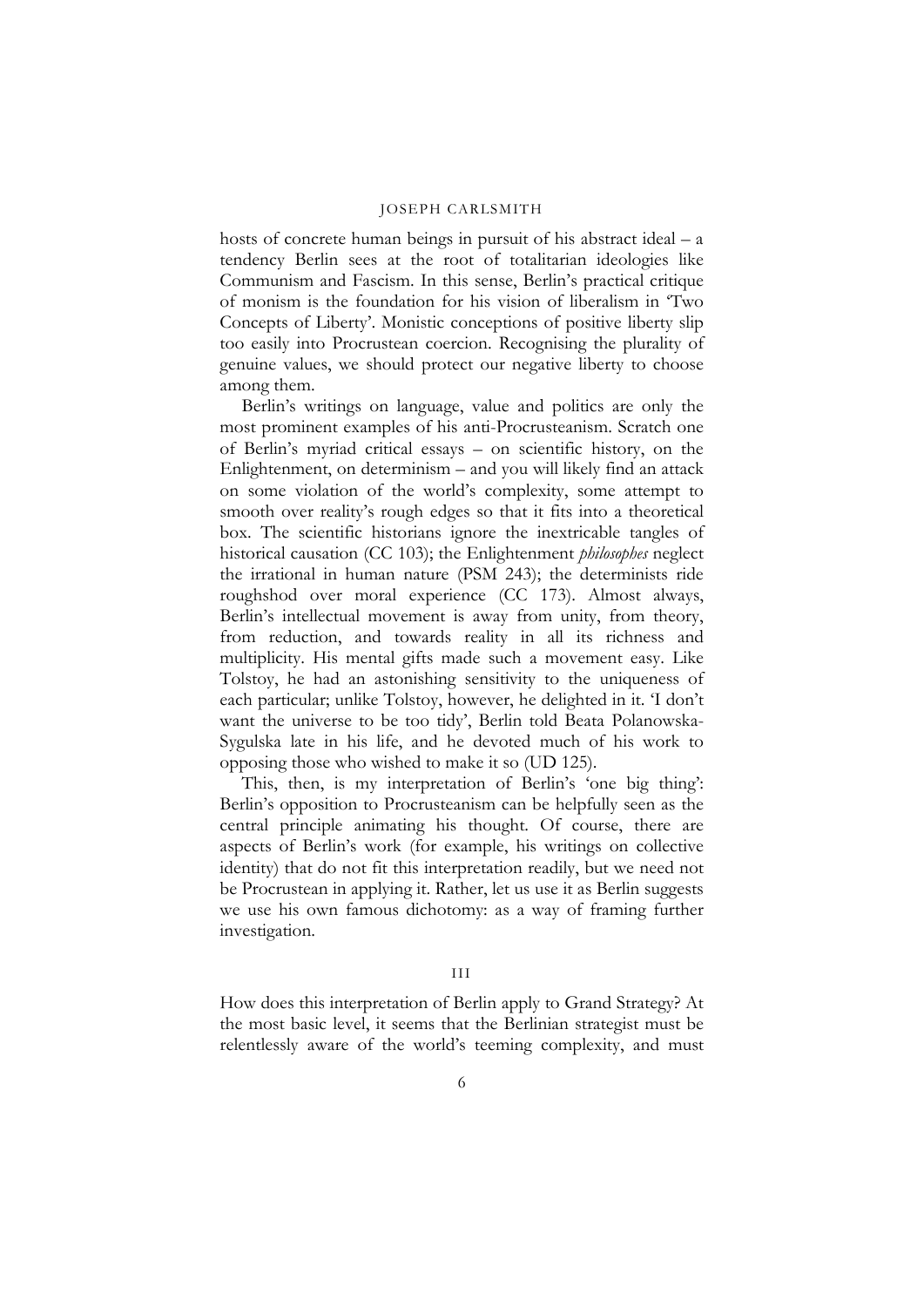remain constantly on guard against oversimplifying it or forcing it to fit into tidy, unifying theory. This, in itself, is surely a valuable lesson to learn.

Yet it also creates a deep tension. After all, does not every form of strategic thought require some violation of reality's complexity? We need some distance from the particular, some capacity to abstract and to compare, in order to cognise the world at all, and this distance will necessarily involve cutting out some of the details. The image of Borges's map serves well to illustrate this point. In his one paragraph short story 'On Exactitude in Science', Borges imagines an empire whose cartographers 'struck a Map of the Empire whose size was that of the Empire, and which coincided point for point with it. The following Generations […] saw that the vast Map was Useless, and not without some Pitilessness was it, that they delivered it up to the Inclemencies of Sun and Winters' (Borges 325). The message of this story is clear: to represent reality helpfully, you need to be selective. This is particularly true for the grand strategist, who seeks the kind of holistic perspective necessary for coordinating large-scale operations. So the dilemma for the Berlinian strategist is: can you be holistic without becoming Procrustean? Can you have the map, without the bed?

Berlin's answer is yes, and it is out of this tension that his full vision for Grand Strategy emerges. Even as he warns against the dangers of Procrusteanism, Berlin consistently opposes those who would renounce the intellect altogether. 'I do not wish to say or hint, as some romantic thinkers have, that something is lost in the very act of investigating, analysing, bringing to light […] this I believe to be a false and on the whole deleterious doctrine' (SR 48). Berlin has no tolerance for mystical intuition, for obscurantism or for the aspiration towards unmediated contact with reality. Indeed, the best passages in 'Some Procrustations' are devoted to ridiculing the Bergsonian philosopher Professor Le Roy, who writes of a state in which 'distinctions have disappeared. Words no longer have any value […] I am dissolved in the joy of becoming. I give myself over to the delight of ever-streaming reality' (quoted in SP 2). For Berlin, writers like this 'represent a willful betrayal of the intellect [...] a complete loss of that desire which gives thought whatever value it possesses' (SP 8).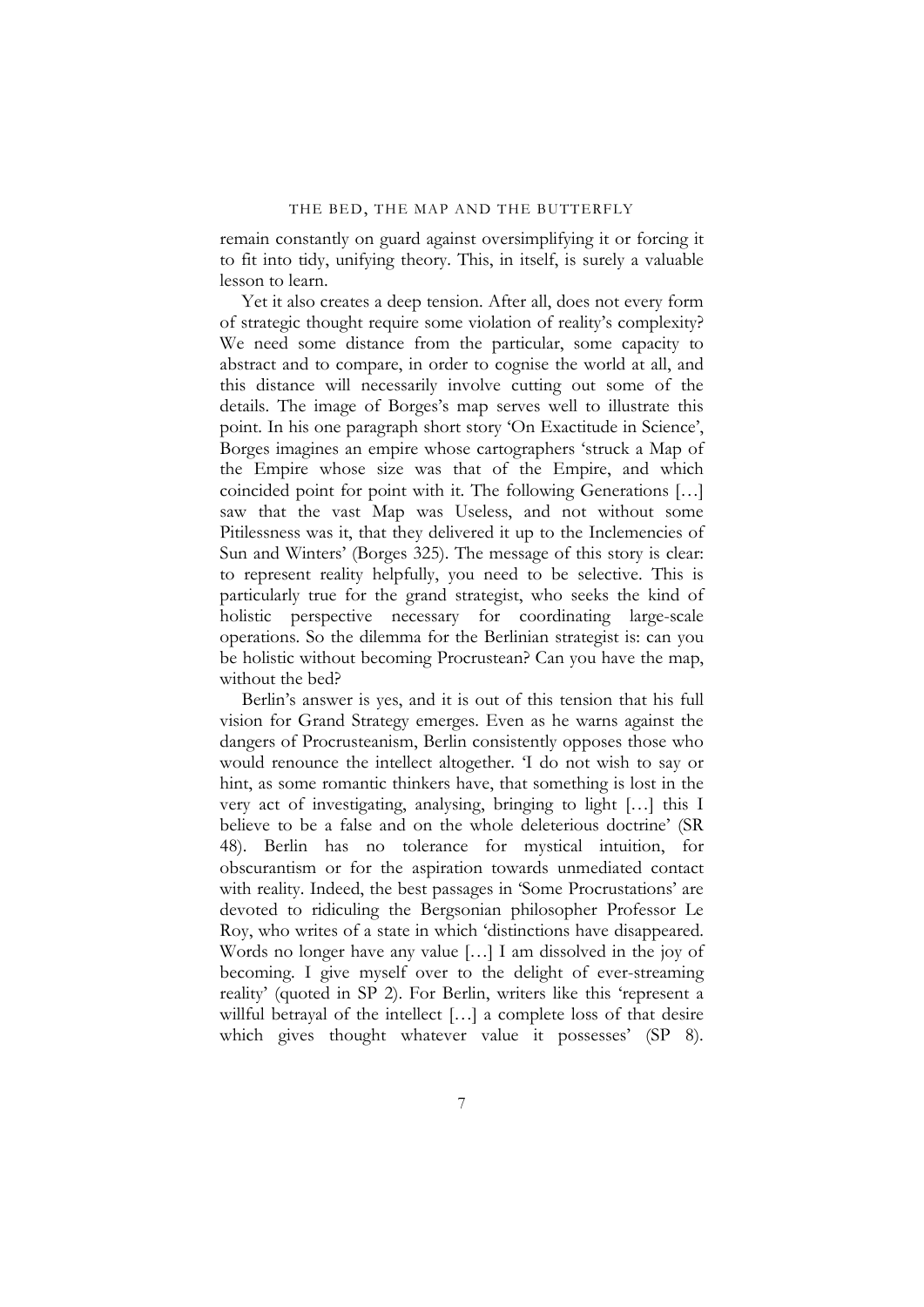Intelligence itself is not the problem; we must not give up on the map for fear of the bed.

Rather, to navigate the world while avoiding the sin of Procrusteanism, we need a special sort of intelligence – practical rather than theoretical, synthetic rather than analytic, specific rather than general, qualitative rather than quantitative. Berlin calls this type of intelligence 'the sense of reality', and it sits at the centre of his vision of effective strategic thought. He spells it out most explicitly in his short essay, 'Political Judgement'.

The gift we mean entails, above all, a capacity for integrating a vast amalgam of constantly changing, multicoloured, evanescent, perpetually overlapping data, too many, too swift, too intermingled to be caught and pinned down and labeled like so many individual butterflies. To integrate in this sense is to see the data as elements in a single pattern, with their implications, to see them as symptoms of past and future possibilities, to see them pragmatically – that is, in terms of what you or others can or will do to them, and what they can or will do to others or to you (46).

Equipped with this 'sense of reality', the strategist eschews Procrustean impositions of rigid theories, responding instead to minute fluctuations in his environment. He perceives the significance of such fluctuations via metaphorical 'antennae of the greatest possible delicacy', which allow him 'direct, almost sensuous contact with the relevant data' (46).

Such antennae allow the strategist to solve the problem of Borges's map. His intellectual engagement is selective, certainly, but his sense of reality – 'of what fits with what, what springs from what, what leads to what' (46) – helps him know which features of his situation are crucial to his considerations, and which are irrelevant. Here we hear echoes of Clausewitz. Like Clausewitz's military genius, the Berlinian strategist 'easily grasps and dismisses a thousand remote possibilities an ordinary mind would labour to identify' (Clausewitz 112). In this way, the sense of reality can be seen as a form of long-term *coup d'oeil*; not a flash of insight, but a sustained sensitivity to the overall texture of a situation, which allows the strategist to remain responsive to complexity, without getting bogged down by unnecessary details.

In my view, Berlin's conception of the sense of reality is his most important contribution to grand strategic thought. Indeed, I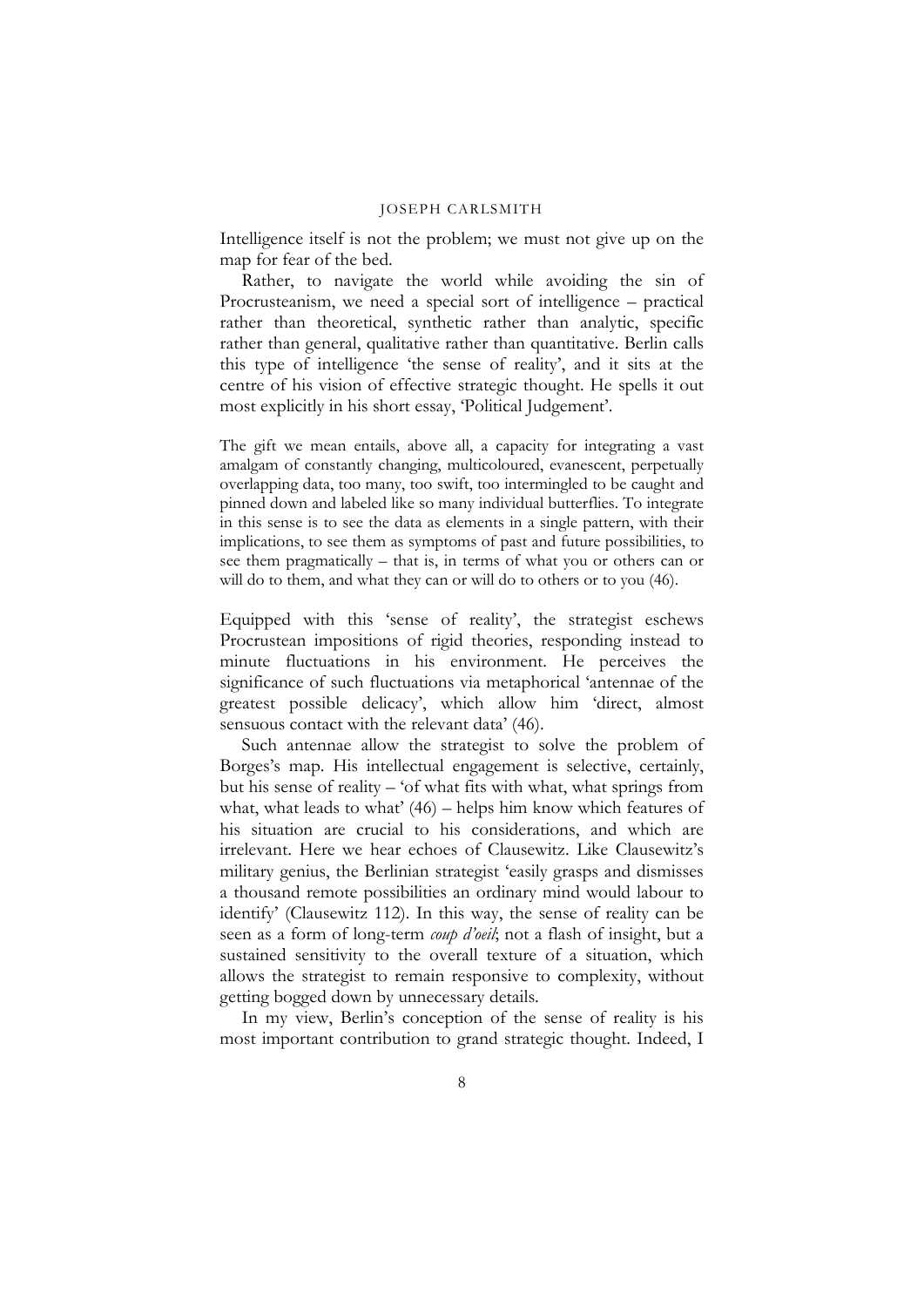would go so far as to suggest that Berlin's short essay 'Political Judgement' should be included on the Grand Strategy syllabus, as a complement to our reading of 'The Hedgehog and the Fox'. The lessons to be drawn from it are numerous. 'Political Judgement' reminds us of the importance of the personal qualities in historical life; it makes the case for a recovery of common sense, tuned to its highest pitch; it prompts scepticism towards the role of models and specialists in political decision-making; and it empowers individual decision-makers as opposed to administrations, bureaucracies or vast, impersonal forces (Cherniss and Hardy 5.1).

Most importantly, however, 'Political Judgement' resolves the central strategic dilemma raised by 'The Hedgehog and the Fox'. The latter essay does much to frame the tension between unity and plurality, the big picture and the details, the universal and the particular, but it does little to help the strategist negotiate this tension effectively. To someone faced with the difference between the fox and the hedgehog, it is not enough to say, 'You must be both.' The chasm is too wide, the modes of engagement too distinct. Indeed, it is precisely the impossibility of being both a fox and a hedgehog that animates the tortured philosophical personalities of Tolstoy and Maistre. The essay ends with Tolstoy dying in agony, crushed by his failure to reconcile the one and the many – a tragic and beautiful image, perhaps, but hardly an instructive strategic exemplar.

In my view, 'Political Judgement' should be seen as picking up where 'The Hedgehog and the Fox' leaves off, proposing a new type of strategic decision-making, based on the sense of reality, that is neither wholly fox nor wholly hedgehog. Berlin repeatedly describes the sense of reality via the metaphor of 'antennae', so at the risk of irreverence, let us refer to this new category as 'the butterfly'. Like the fox, the butterfly retains an exquisite sensitivity to the multiplicity of the world. Unlike the fox, however, the butterfly's thought is not 'scattered or diffused' (PSM 436) but integrated and comprehensive. Where the fox perceives the particular in itself, the butterfly perceives the particular in relation to the larger pattern. In this sense, the butterfly shares the hedgehog's capacity for synthesis and overarching vision. The butterfly diverges from the hedgehog, however, in the flexibility of this vision. Where the hedgehog seeks a single, unshakable framework, the butterfly seeks a temporary, pragmatic orientation.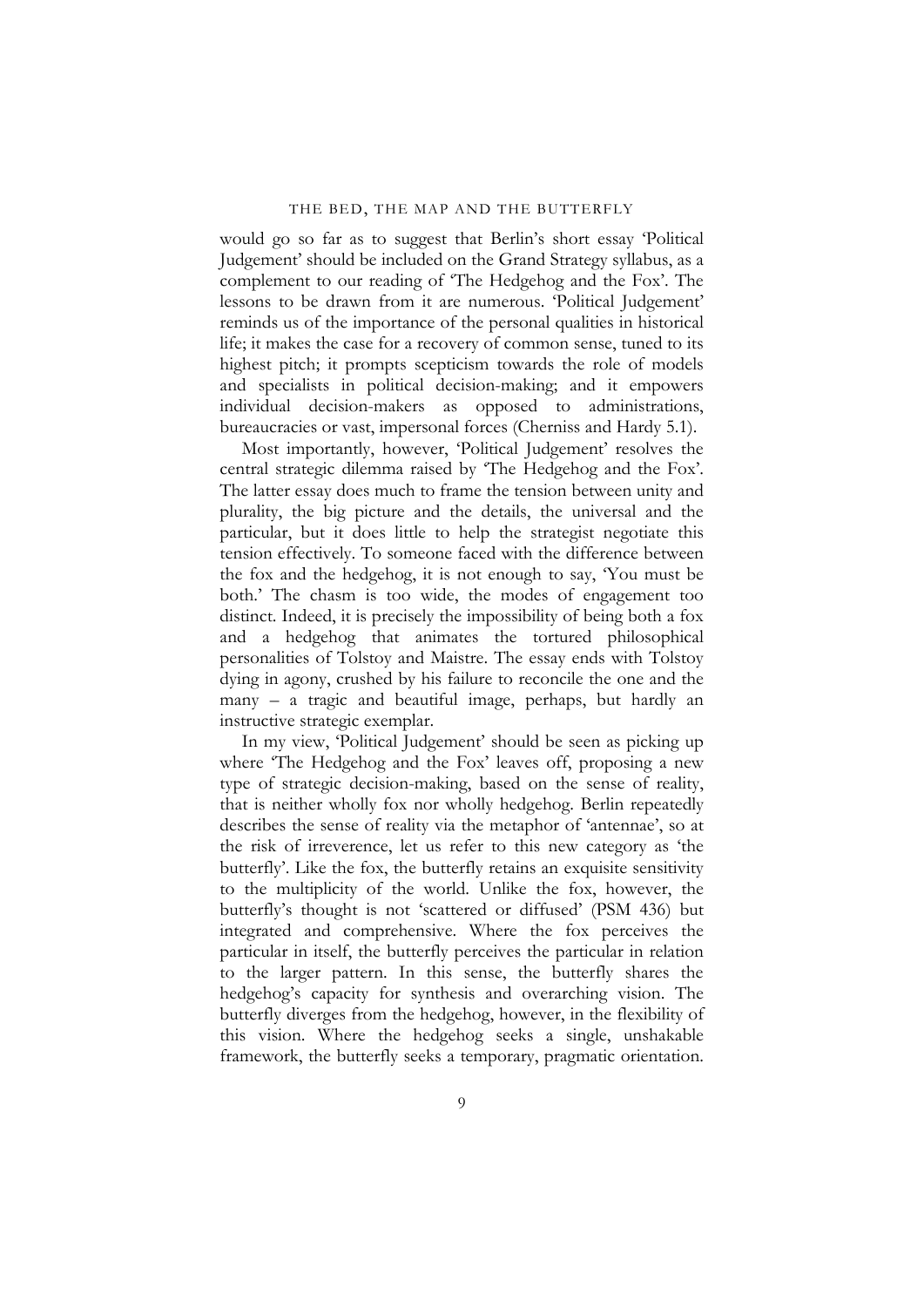It is therefore equipped to register changes in the environment and to adjust its perspective accordingly.

Here I am diverging from standard interpretations of Berlin's 'sense of reality', which view it primarily as an attribute of the fox. Berlin's own presentation makes such a misunderstanding easy. In his essay on Roosevelt, Berlin distinguishes between two types of statesmen: the first 'is essentially a man of single principle and fanatical vision. Possessed by his own bright, coherent dream, he understands neither people nor events' (632); the second, by contrast, is equipped with a vivid sense of reality, 'a naturally political being […] possess[ing] antennae of the greatest possible delicacy [… able] to integrate a vast multitude of small evanescent unseizable detail' into a single, coherent picture (632). To the first category, Berlin assigns Churchill, Wilson, Trotsky, Hitler, Lenin and de Gaulle; to the second, he assigns Roosevelt, Bismarck, Lincoln, Lloyd George and Chaim Weizmann.

The parallels with Berlin's distinction between the hedgehog and the fox are obvious here. Indeed, Ryan Patrick Hanley goes so far as to label members of the first category 'Political Hedgehogs' and members of the second 'Political Foxes' (334). But such a reading is too simple. There is a crucial distinction between the fox of 'The Hedgehog and the Fox' and the second type of statesman discussed in 'Franklin Delano Roosevelt'. The former is scattered and all over the map, whereas the latter is distinguished precisely by its capacity for synthesis and integration. Indeed, Berlin's depiction of the sense of reality in 'The Hedgehog and the Fox' makes this difference clear. In that essay, it is precisely the 'sense of reality' that Tolstoy, the consummate fox, cannot achieve. He believes in its existence, 'but he has not, himself, seen it face to face; for he has not, do what he might, a vision of the whole' (491). Those wishing to understand the sense of reality solely as an attribute of the fox – or, for that matter, of the hedgehog – are thus put in an interpretative bind; Berlin seems to associate aspects of it with both.

My own interpretation solves this problem. Statesmen equipped with the sense of reality should not be seen as foxes, or as hedgehogs, but rather as a separate category, which combines the best aspects of the other two – the fox's flexibility and awareness of diversity, the hedgehog's synthetic capacity and holistic vision –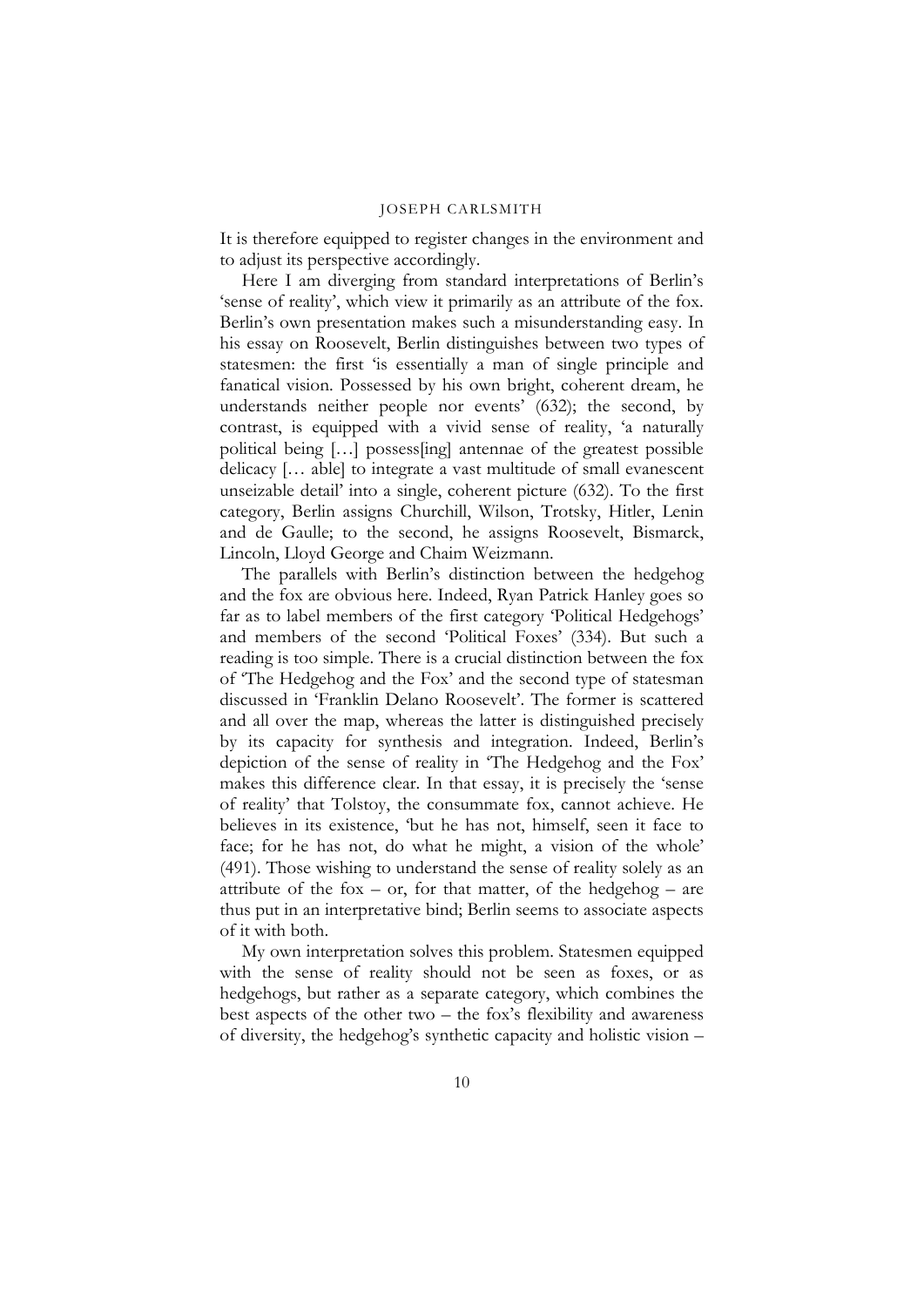while avoiding the faults of each – the fox's mental diffusion and fractured perspective, the hedgehog's rigidity and blindness to complexity. This, I think, is Berlin's ideal statesmen, and the one from which aspiring Grand Strategists can learn the most.

Of course, strictly speaking the sense of reality is an ethically neutral quality. 'The distinction I am drawing', says Berlin, 'is not a moral one, not one of value but of one of type' (PSM 632). Bismarck, for example, had the sense of reality in abundance, even though he was, in Berlin's view, a 'far from admirable man' (SR 49). Churchill and Wilson, by contrast, both lacked the sense of reality, but they were, nevertheless, 'great benefactors' (632). Despite such gestures towards neutrality, however, Berlin's language makes his preference clear. Berlin describes the statesmen without a sense of reality, the visionary 'possessed by his own bright, coherent dream', as 'blind', 'arrogant' and 'fanatical' (PSM 632). He is strong only where his populace is 'weak', 'vacillating' and 'insecure' (632), and he sees the world in the black and white shades that Berlin, in one of his final essays, labels 'forms of selfinduced myopia, blinkers that may make for contentment, but not for understanding of what it is to be human' (PSM 11). Most importantly, though, the visionary commits Berlin's ultimate sin – Procrusteanism – by trying 'to bend events and men to his own fixed pattern' (PSM 632). It is no accident that Berlin's list of visionaries includes his greatest political foes – Hitler, Stalin, Robespierre. 'We rightly fear those bold reformers who are too obsessed by their vision to pay attention to the medium in which they work', he writes. 'We are rightly apt to put more trust in the equally bold empiricists […] because we see that they understand their material' (PI 51).

Berlin's laudatory profile of Churchill might seem an exception to this rule, but it is not. Even as Berlin praises Churchill's achievements, he warns of the dangers inherent in Churchill's way of thinking. The Prime Minister's lack of political antennae is 'what is most frightening in him' (PSM 616), and it results in the kind of leadership 'by which dictators and demagogues transform peaceful populations into marching armies' (PSM 620). The circumstances of the Second World War made such blindness effective, for a time, in 'creating the necessary illusion' to transform 'cowards into brave men' (PSM 620), but Berlin seems to hope that the era requiring such romantic leadership is fading. 'Churchill is one of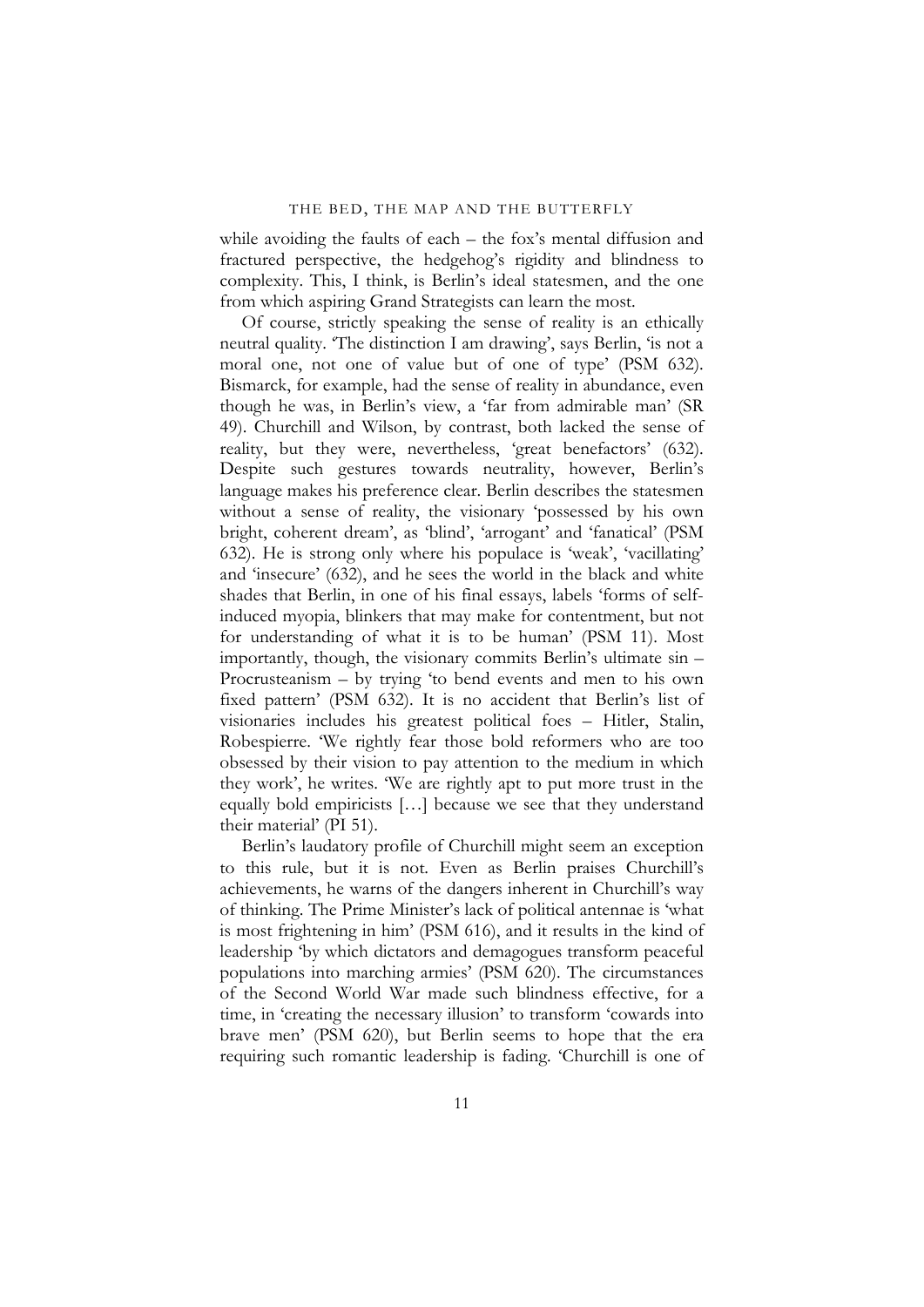the diminishing number of those who genuinely believe in a specific world order' (PSM 612) – an anachronism, necessary during a dire hour, fascinating in mythic stature, but dangerous as a general political ideal.

When Berlin writes about responsive, sense-of-reality statesmen, by contrast, he is much more wholehearted. He describes Weizmann, for example, as the 'fullest, most gifted and most effective representative' of his people (PI 41), 'naturally attuned to the often unspoken, but always central, hopes, fears, modes of feeling of the vast majority of the Jewish masses' (44). In this sense, Weizmann was the opposite of Procrustean; he realised the deepest interests of his people, 'without forcing them into a preconceived social or political scheme' (44). Roosevelt, too, became 'the crystallisation, the raising to great intensity and clarity, of what a large number of [his] fellow citizens were thinking and feeling' (PSM 633). They trusted him precisely because he did not try to impose on them a rigid standard, but rather reflected the complex currents of the society he governed.

Whether these descriptions are, in fact, accurate is beside the point; what matters is the way they reflect Berlin's own vision of strategic leadership. The Berlinian strategist, it seems, is neither a theorist nor a visionary. He is sceptical towards social science, suspicious of specialists and confident in his own holistic judgement. He scorns utopia. He knows his people intimately. He thrives on detail, but he sees a larger synthesis. Above all, he is exquisitely sensitive to the unique pattern of unfolding events, moving 'along the grain' (PI 44), rather than attempting a Procrustean enforcement of his own will. He thus respects both the complexity of the world he lives in and the freedom of the individuals who share it.

I call this a 'Grand Strategy of Grand Strategy' because it remains too distant from concrete events to define actual policy. Berlin does not give us solutions to particular strategic problems; rather, he presents a vision of the sensibility he thinks best suited to formulating effective strategy in any context. This vision can inform and structure strategic deliberation, even without dictating specific outcomes.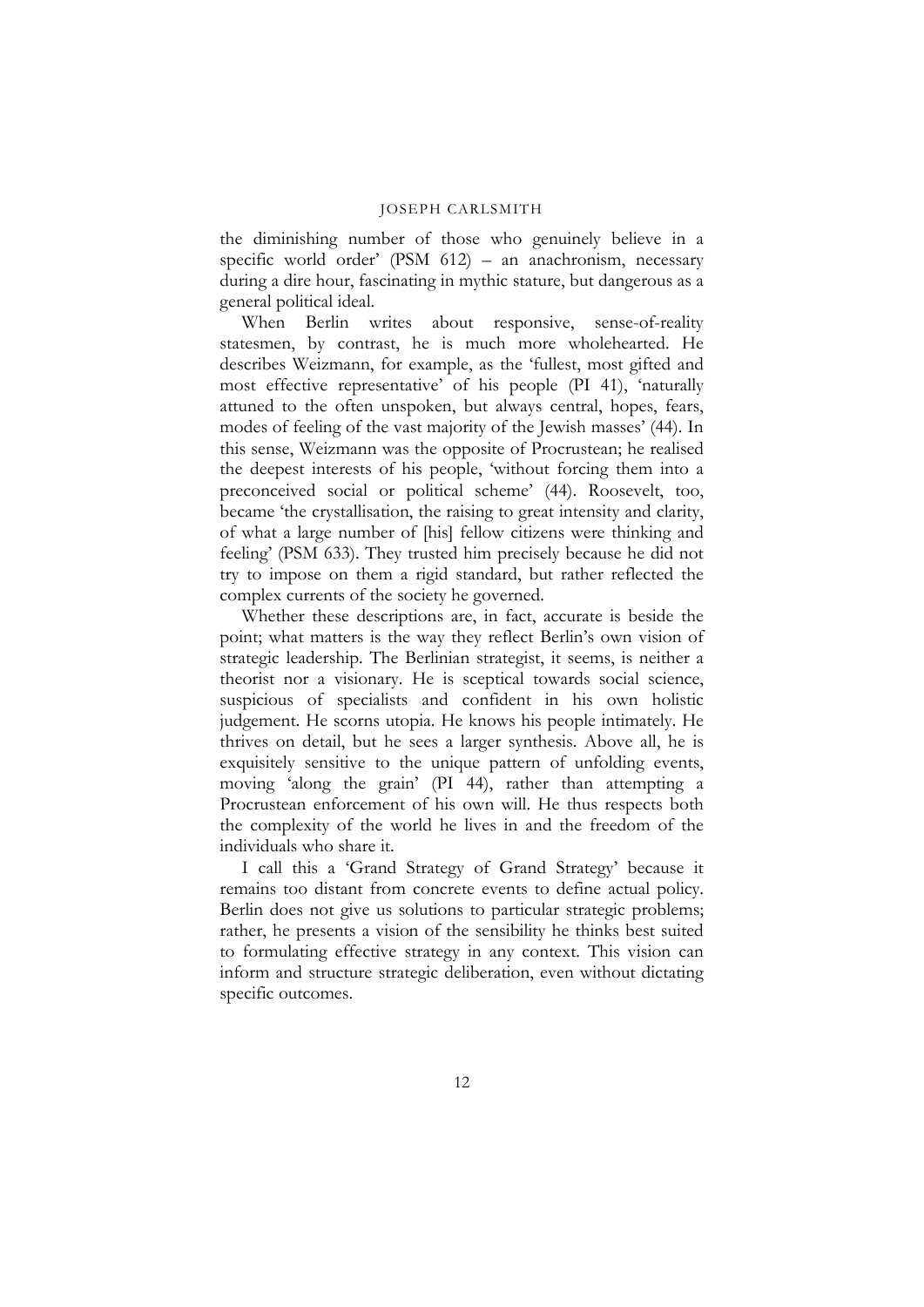IV

Having presented my interpretation of Berlinian Grand Strategy, I will now suggest a few ways in which I think Berlin's view could be improved. The first problem is that Berlin underestimates the legitimate role that theory can play in cultivating the sense of reality. In 'Political Judgement', for example, he suggests that the gift of holistic perception is 'a talent to which […] the power of abstraction and analysis seems alien, if not positively hostile' (SR 50). In complicated situations, particularly human interactions, 'theories […] are not appropriate […] It is as if we were to look for a theory of tea-tasting, a science of architecture' (SR 50). Berlin is being strangely dismissive here, especially given that Chinese aristocrats used to be schooled in tea-tasting protocol, and modern architecture students spend years learning about architectural theory. Indeed, in other parts of the essay, he gestures towards the fact that theories can 'sometimes help', but only on a small scale. A scientist can analyse a particular phenomenon and suggest a course of action, but she will not be able to predict, using science, the implications of that action for a complicated and dynamic system. For such a task, she would need a sense of reality – something wholly different from scientific expertise (51).

The problem here is that Berlin is blending all of his opponents together. The essay begins as an attack – justified, in my view – on those who wish to abstract from human behaviour a set of scientific laws that can be used to predict political outcomes. By the end of the essay, however, his target has expanded – from predictive science to theory and analysis in general. Such an expansion fails to account for the forms of theory that attempt to structure and distil past experience rather than to predict and control future events.

In this sense, Berlin would do well to complement his critique of political science with some of Clausewitz's insights from book 2, chapter 2, of *On War*. Like Berlin, Clausewitz complains about the Procrustean nature of previous strategic theories: 'efforts were made to equip the conduct of war with principles, rules or even systems […] but people failed to take adequate account of the endless complexities involved' (134). Like Berlin, Clausewitz dismisses those who seek a theory that will make their decisions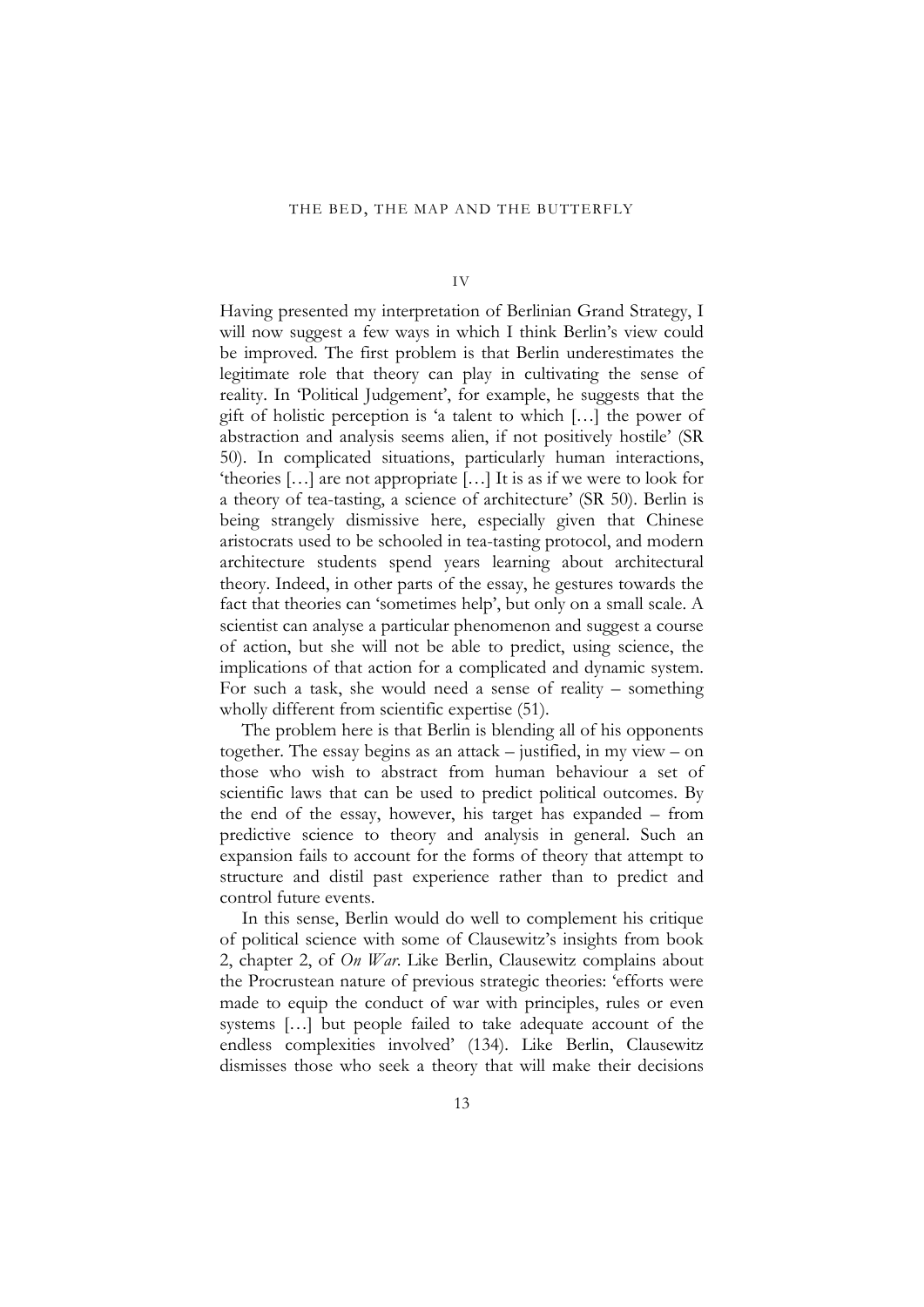for them. Unlike Berlin, however, Clausewitz identifies a different, more useful type of theory, 'meant to educate the mind of the future commander […] not to accompany him to the battlefield' (141). Analysis and abstraction are not 'alien' to this type of theory, but essential to it. The theorist works to 'distinguish precisely what at first sight seemed fused', to distil the tangles of history into a comprehensible framework, and thus to 'train the judgement' of the aspiring strategist (141).

Clausewitz here displays greater awareness than Berlin of the extent to which theoretical frameworks – whether consciously applied or gradually absorbed – structure and facilitate the sense of reality that Berlin so cherishes. Clausewitz would want to complicate Berlin's claim that such a sense is 'specific rather than general' (SR 46). The sense of reality is responsive to unique particulars, certainly, but in order to integrate those particulars into a larger pattern it must abstract from them, compare them with others and fit them within a more general picture. Effective theory facilitates such a process, helping to pick out the significant features of a given particular and to guide its placement within the larger pattern. This guidance need not be conscious: Berlin is right that most statesmen cannot articulate exactly why they understand a situation in the way that they do. Yet such statesmen have nevertheless internalised slews of theoretical structures – overlapping, refracting and ultimately producing the holistic judgements Berlin praises so highly. Berlin's wholesale dismissal of theory is therefore misguided – theory is not a separate tool of limited scope, but rather an integral part of strategic cognition itself.

Clausewitz's conception of effective theory also solves another problem of Berlinian strategy: Berlin provides no guidance for how to *develop* the sense of reality. For Berlin, such a sense is 'inexpressible' (PSM 489), and cannot 'literally be taught' (SR 45). He thus leaves aspiring strategists in the lurch: either you've got the magic eye, or you don't. Clausewitz's picture is more encouraging. While strategic judgement cannot be learned directly, it can be honed and developed through rigorous engagement with a combination of history, theory and first-hand experience. Clausewitz thus provides the aspiring strategist with an actual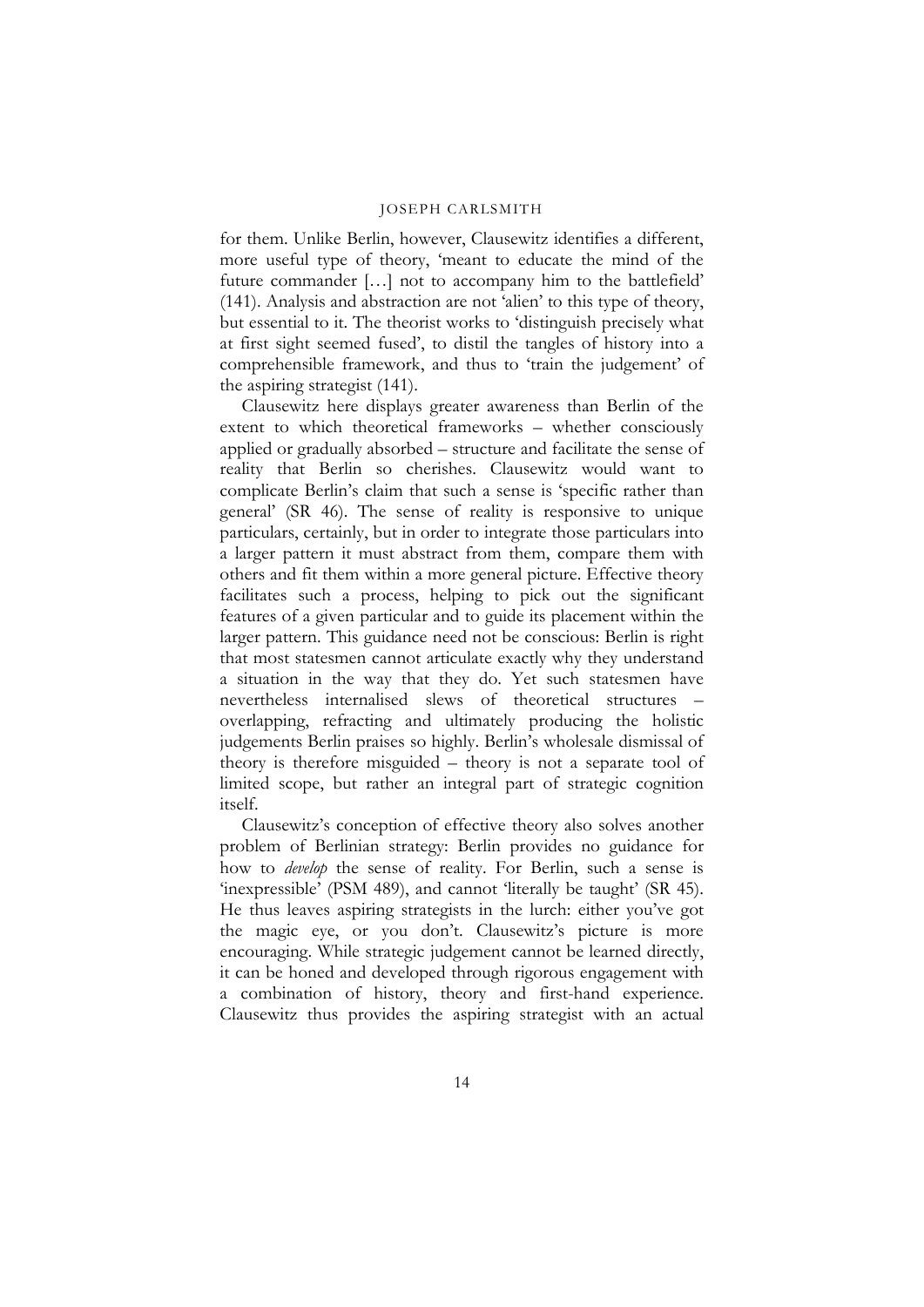educational programme, where Berlin gives only examples and general descriptions.

The final major problem with Berlinian strategy is that he spends too much time exposing the dangers of being too rigid and visionary, and not enough time addressing the potential drawbacks of being too flexible and responsive. This asymmetry can be partially explained by his historical circumstances. Berlin, like many intellectuals writing after the Second World War, was reacting against the horrific impact of visionary dictators and rigid ideologies on the global landscape. Hitler and Stalin, Communism and Fascism, the death camps and the Gulag – these are the threats most vivid in his mind, and he devotes much of his work to exposing their intellectual underpinnings.

In doing so, however, he underplays the danger of falling off the other side of the horse. The targets of Berlin's criticism are almost always rigid, myopic and blind to the views of others; rarely are they pliable, scattered and unable to hold their own ground. Yet these latter sins are just as perilous – indeed, they are the threats the Berlinian strategist must take most care to avoid. Think, for example, of Berlin's laudatory attitude towards working 'along the grain' (PI 44). What happens, we might ask, if the grain takes a wrong turn? In such circumstances, it is the statesman of strong and inflexible principle, the statesman willing to stand up and push back, who will do the most good. This, indeed, was one of Churchill's great virtues, but we see it in almost all acts of political courage – Sam Houston's opposition to Texas succession, Robert Taft's criticism of the Nuremberg trials, Russ Feingold's lone vote against the Patriot Act. These men did not simply 'reflect a contemporary social or moral world in an intense and concentrated fashion' (PSM 616); rather, they held fast to their own ideals, even at the risk of unpopularity. Whether or not we agree with the positions they took, we can see the value in this type of conduct. Berlin, however, does little to remind us.

Indeed, Berlin's own personal struggles illustrate some of the strategic weaknesses his writings tend to neglect. Accusations of over-flexibility and cowardice, for example, followed him throughout his career. Even Bryan Magee, one of Berlin's great friends and admirers, writes critically of Berlin's unwillingness to take a stand on behalf of an unpopular candidate for election to All Souls (40–55), and Berlin was famously two-faced about A. L.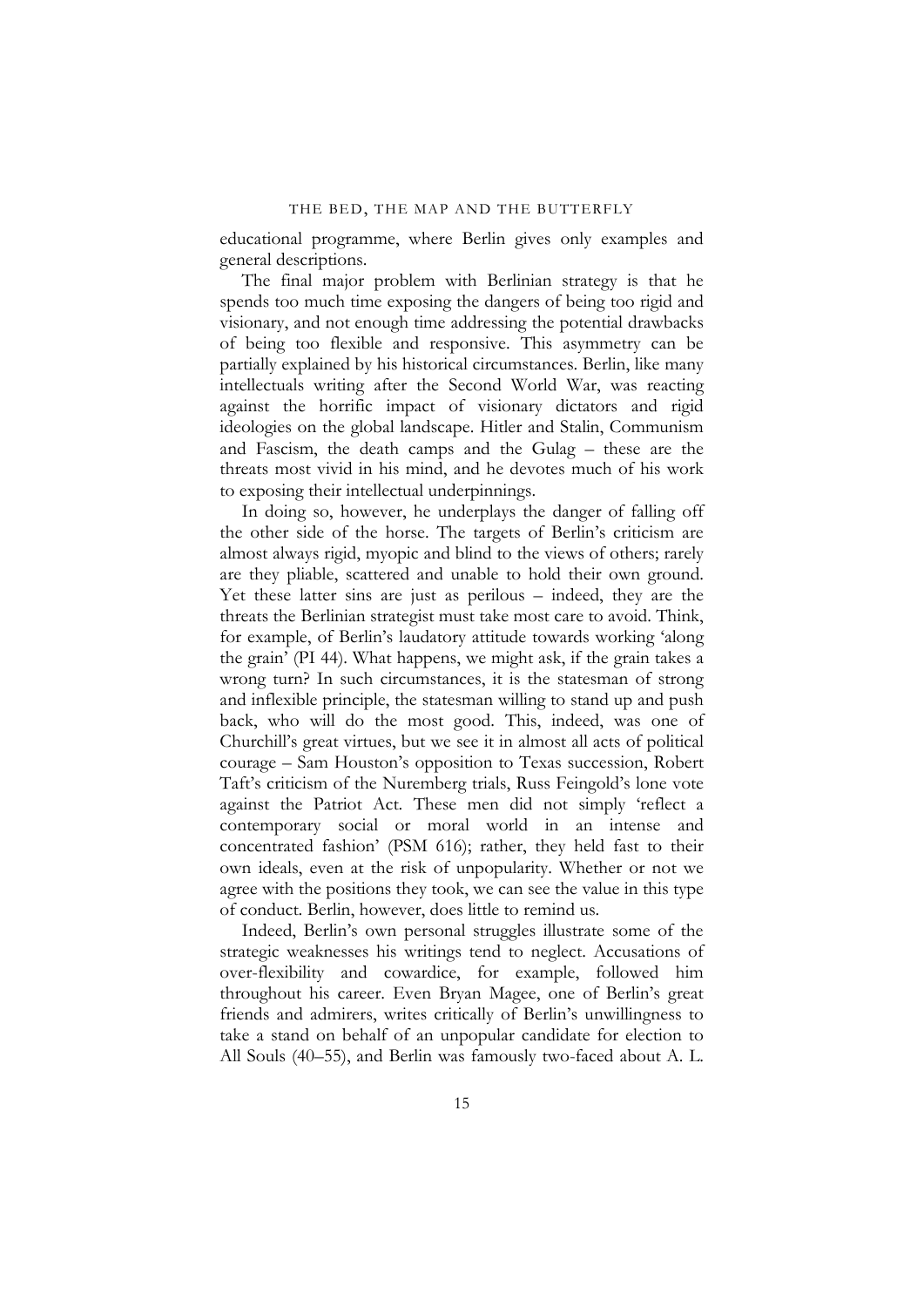Rowse's failed campaign for the Wardenship of the College. Indeed, Berlin himself bemoaned his cowardice in letters to friends. To Jean Floud he wrote, 'I wish I had not inherited my father's timorous, rabbity nature!' (27 August 1969); to Morton White: 'it may be natural cowardice in my part, but I get a sense of nightmare a little too quickly, and hate fights perhaps too much' (22 March 1973).

This timorousness sprang in part from what Berlin called his 'eagerness to please', and in part from his capacity to see both sides of every issue. Berlin had close friends at both ends of the political spectrum; he empathised with their positions, and he hated to provoke their criticism. Take, for example, the two articles Berlin wrote in late 1949: one on Winston Churchill, and the other on the difference between British students and American students. In response to negative feedback about his work, Berlin experienced intense anxiety, and he started writing legions of apologetic letters to friends of all stripes whom he hoped not to offend – acknowledging counter-arguments, fussing about misunderstanding, claiming contempt for what he had written. In a fit of despair, he wrote to Arthur Schlesinger in December 1949, 'clearly, one mustn't have political positions at all, except for purely private purposes'. Indeed, for a time, Berlin retreated within his academic cloister. Such an option remains open to the don, but not to the statesman, whose position demands that he is comfortable with taking a stand and receiving criticism for doing so.

In this sense, Berlin himself occasionally displayed some of the weaknesses that threaten to afflict the Berlinian strategist: the sins of being *too* responsive, *too* sensitive to the external world, and thus thin-skinned, scattered, lacking in backbone. Effective strategists must be more willing to make enemies than Berlin himself was. They must be conscious not just of the dangers of rigidity, but also of the dangers of flexibility. Berlin, despite his own struggles, places insufficient emphasis on the latter.

V

For all these flaws, however, Berlin's vision of strategic leadership remains both instructive and compelling. Motivated by a desire to avoid Procrusteanism, yet aware of the need for holistic synthesis,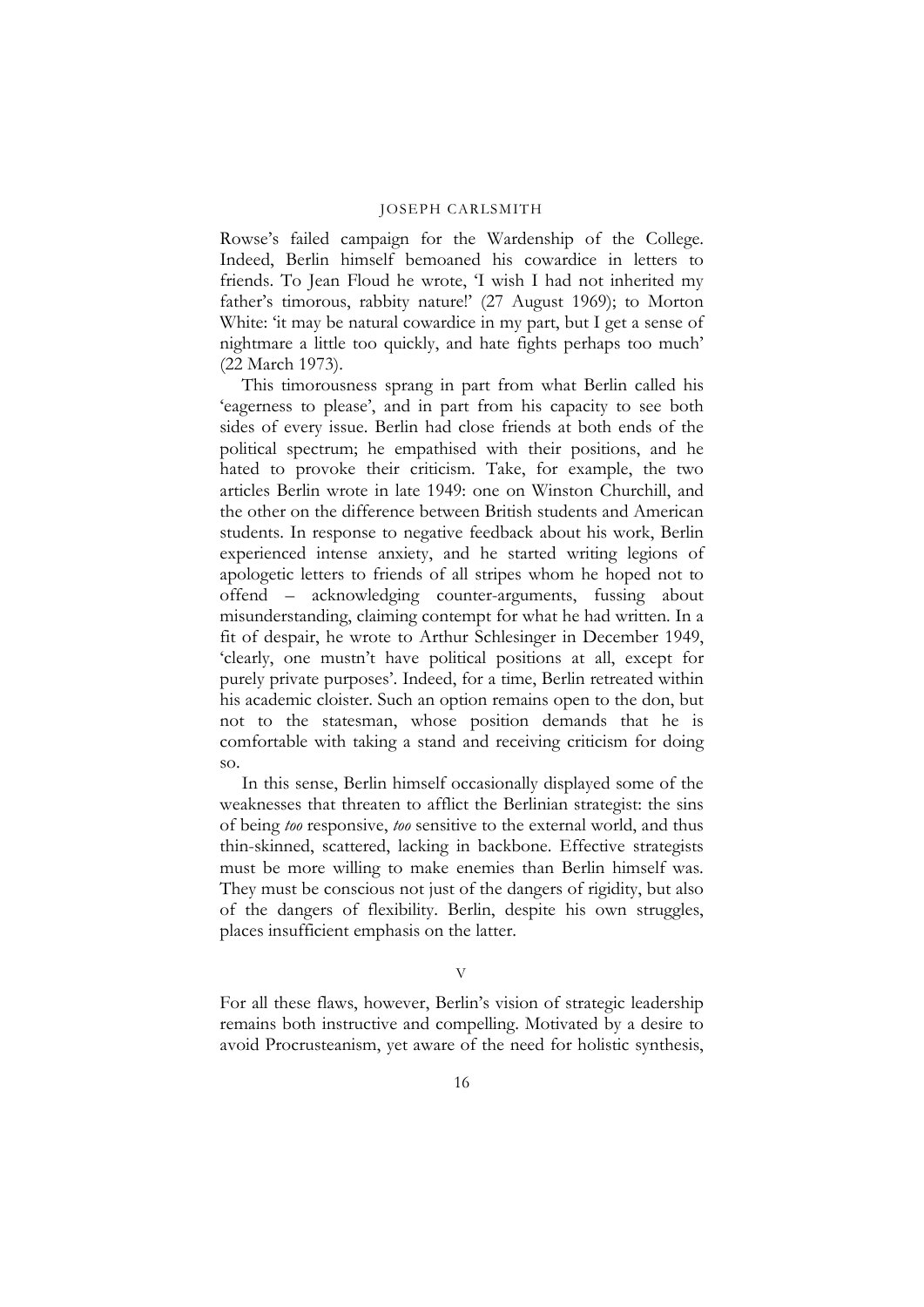Berlin presents us with a fox–hedgehog hybrid: responsive to complexity, sensitive to diversity, but able to integrate that diversity into a flexible, pragmatic view of the larger pattern. Such an ideal calls us away from reliance on abstract theories and protocols. It asks us to renounce the desire for certainty, for order, for prediction, and to learn the subtle talent of big-picture judgement. In an era obsessed with measurable outcomes and systematic decision-making, such a vision remains as relevant as ever.

Even if Berlin's conclusions are ultimately rejected, however, there is still profound value in studying his work. Berlin's thought revolves around a nexus of tensions at the core of Grand Strategy – tensions between unity and plurality, theory and practice, synthesis and analysis, insight and uncertainty, the abstract and the concrete, the is and the ought. Engagement with such tensions will not dictate strategic protocol, but it can train our judgement, clear our minds and give structure to our thinking. From something on a syllabus, this is the best we can hope for.

### *Work cited*

- Allen, Jonathan, 'Isaiah Berlin's Anti-Procrustean Liberalism: Ideas, Circumstances, and the Protean Individual', presented to the American Political Science Association, 28 August 2003
- Berlin, Isaiah, and Beata Polanowska-Sygulska, *Unfinished Dialogue*, New York: Prometheus Books, 2006
- Berlin, Isaiah, 'Some Procrustations' [SP], *Oxford Outlook* 10 (1930)
- Berlin, Isaiah, *The Proper Study of Mankind* [PSM], ed. Henry Hardy and Roger Hausheer, New York: Farrar, Straus and Giroux, 1997.
- Berlin, Isaiah, *The Sense of Reality* [SR], ed. Henry Hardy, London: Chatto & Windus, 1996
- Berlin, Isaiah, *Personal Impressions* [PI], ed. Henry Hardy, New York: The Viking Press, 1981
- Berlin, Isaiah, *Concepts and Categories* [CC], ed. Henry Hardy, London: The Hogarth Press, 1978

Borges, Jose Luis, *Collected Fictions,* New York: Penguin, 1998

Cherniss, Joshua and Henry Hardy, 'Isaiah Berlin', *The Stanford Encyclopedia of Philosophy (Fall 2010 Edition)*, ed. Edward N. Zalta,